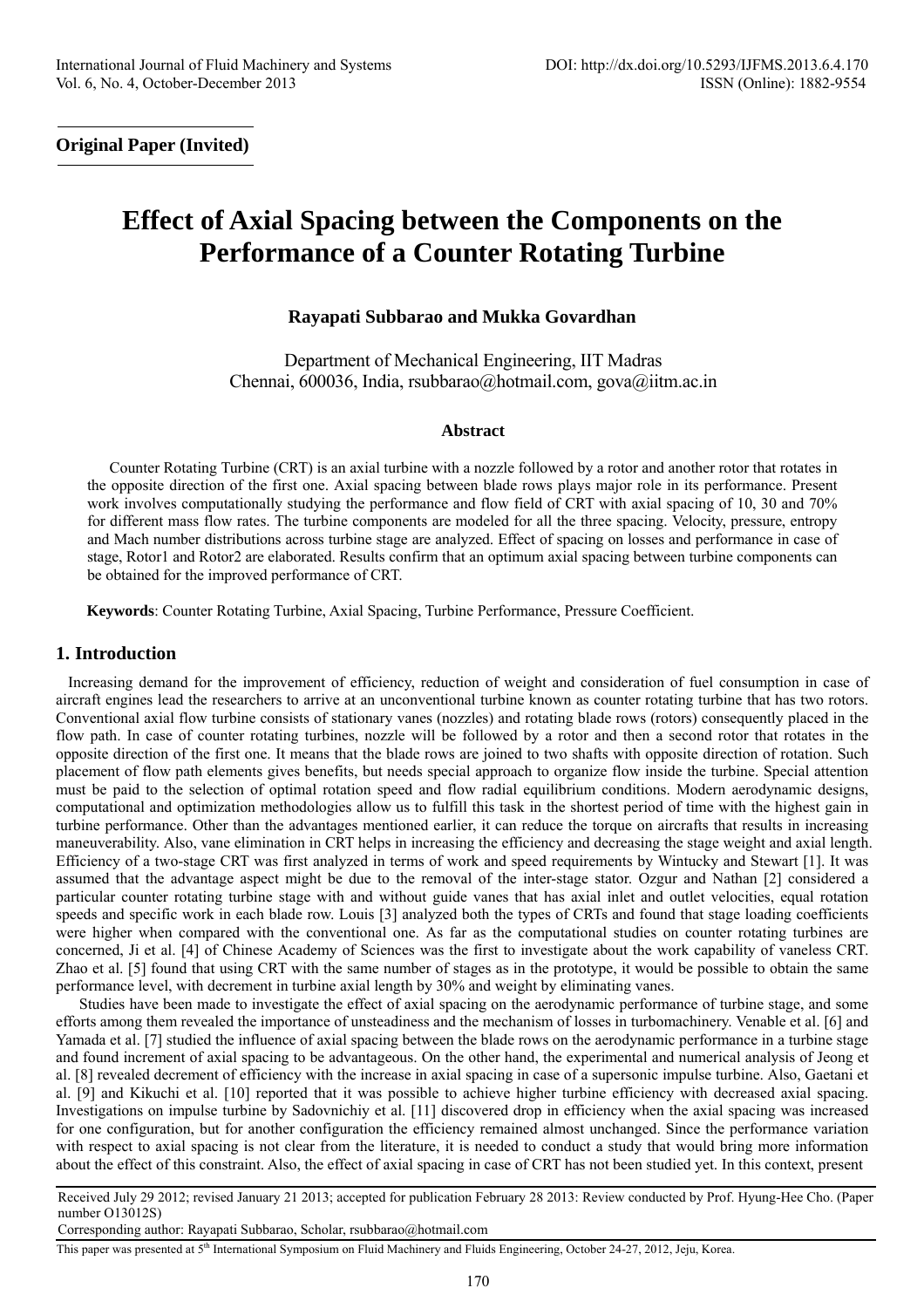

Fig. 1 Sectional and Meridional views of CRT domain.



Fig. 2 Grid independence study.

work primarily aims at studying the effect of varying axial spacing on the performance and flow field of CRT. Mass flow rates of  $3-7.5$  kg/s per domain and axial spacing of 10, 30 and 70% are considered in the present investigation.

## **2. M Methodolog gy**

Computational domain of CRT consists of Nozzle, Rotor 1 and Rotor 2 as shown in Fig.1. Modified details of the geometric configuration obtained from Dring et al. [12] are shown in Table 1. Tip clearance is considered for the rotor. Each axial spacing and stage requires modeling and grid generation of fluid domain consisting of all the components. Model is generated using the Cartesian coordinates for the hub, tip and blade. X-axis is chosen as the axis of revolution. Flow is treated as periodic and domain of the nozzle is taken with three blades and that of rotors is taken with four blades to reduce the computational time and cost substantially. For grid generation, tetra meshing is used. For improved mesh quality, it incorporates a powerful smoothening algorithm as well as tools for local adaptive mesh refinement and coarsening. For better modeling of near-wall physics of the flow field, prism meshing is done that consists of layers near the boundary surfaces and tetrahedral elements in the interior. Modeling and meshing of the computational domain are done using the commercial software ANSYS® ICEM CFD 13.0. Mesh distribution is done to provide sufficiently large number of elements in the tip clearance region, near the leading and trailing edges and around the blade. Nozzle, Rotor 1 and Rotor 2 consist of about 2.0, 2.0 and 2.5 million elements respectively. CFX 13.0 is used for simulations. Total pressure at nozzle inlet and mass flow rate at rotor 2 outlet are specified as boundary conditions. Flow parameters are as shown in Table 2. Inlet flow is assumed to be uniform with no swirl. Air ideal gas is considered as the working fluid. All surfaces viz. hub and tip end walls and the blade surfaces are given smooth wall with no-slip boundary condition. Rotational periodicity is enforced about the axis of rotation. Standard k- $\omega$  based Shear Stress Transport (SST) model is used as it accounts for the transport of turbulent shear stress and the amount of flow separation under adverse pressure gradients. In order to see that the results are not dependent on the grid size, grid independence study is carried out by changing the number of elements. Figure 2 shows the  $C_p$  distribution in case of nozzle for three grid sizes. It is observed that the results are not changing with the number of elements. Also, this study is helpful in selecting the grid size for further analysis.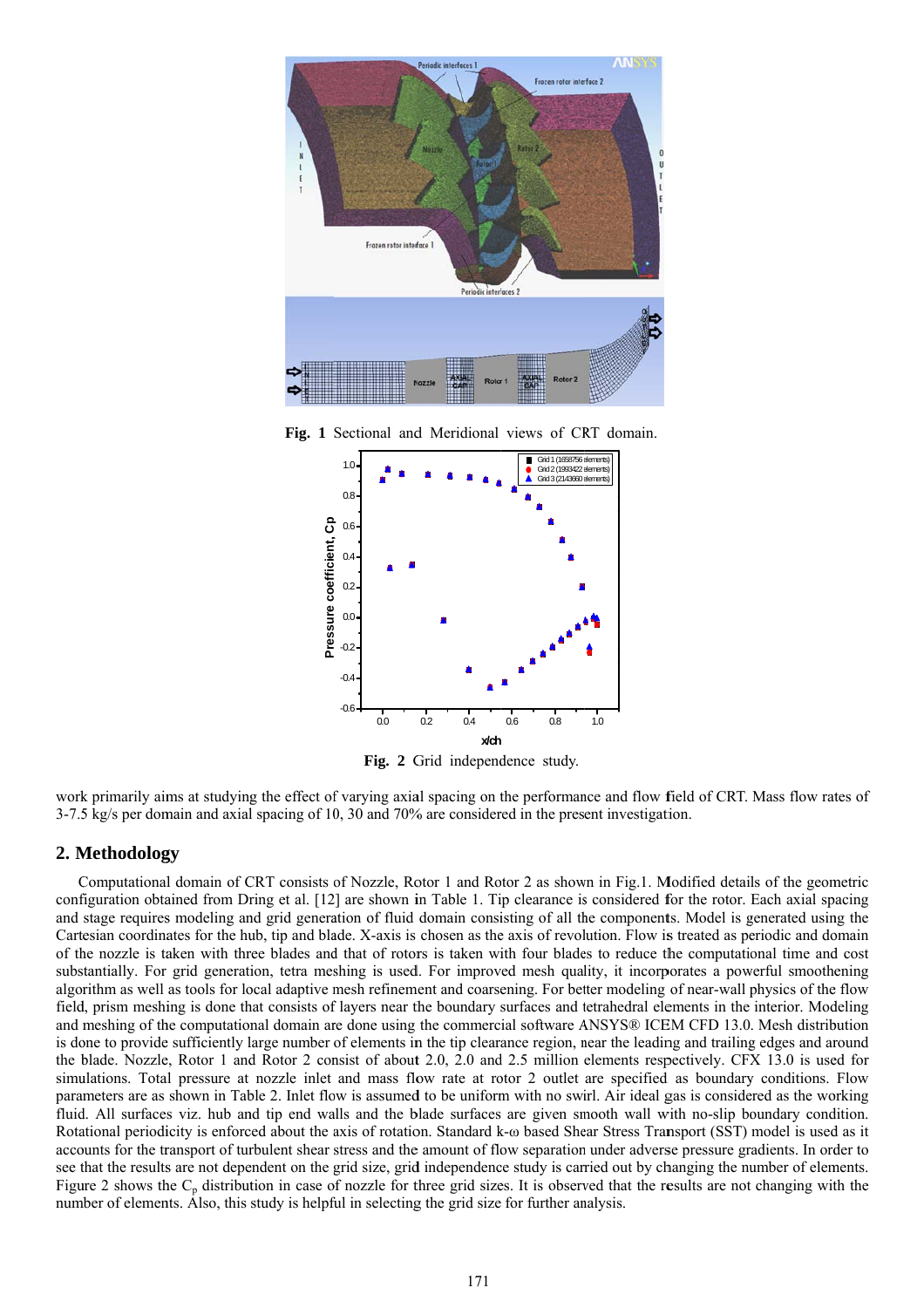

Fig. 3 C<sub>p</sub> distribution of Rotor and Stator.

**Table 1** Blade configuration used in CRT

| Parameters         | Nozzle  | Rotor 1 | Rotor 2 |
|--------------------|---------|---------|---------|
| Number of airfoils | 22      | 28      | 28      |
| Hub radius (mm)    | 610     | 610     | 610     |
| Tip radius (mm)    | 762-776 | 776-790 | 790-805 |
| Tip clearance (mm) |         | 2.28    | 2.28    |

**Table 2** Flow parameters used in the simulation

| 480<br>In let temperature $(K)$<br>600<br>RPM of rotors<br>$1\%$<br>Inlet flow turbulence<br>$3 - 7.5$<br>Mass flow rate per<br>domain $(kg/s)$ | Parameters | Values |  |
|-------------------------------------------------------------------------------------------------------------------------------------------------|------------|--------|--|
|                                                                                                                                                 |            |        |  |
|                                                                                                                                                 |            |        |  |
|                                                                                                                                                 |            |        |  |
|                                                                                                                                                 |            |        |  |
|                                                                                                                                                 |            |        |  |

## **3. Results Analysis**

#### **3.1 Validation**

Simulation results are validated with the experiments conducted in a one and one-half stage large scale rotating turbine rig at the United Technologies Research Center (UTRC), USA. Pressure coefficient  $(C_p)$  distribution of rotor and stator are used for comparison with the experimental values of Dring et al. [12] as shown in Fig. 3. In case of rotor, flow accelerates smoothly from the leading edge to trailing edge on the pressure side. On the suction surface, there is a peak velocity near the leading edge followed by acceleration to the throat. From the throat, flow decelerates smoothly to the trailing edge without separation. The agreement is excellent except for a small region on the suction side where the simulation trough is visible at the leading edge. In c ase of stator, on the pressure side, there is distinct nature of flow near the leading edge because of rotor flow incidence. After that the velocity decreases till throat and then accelerates. On the suction surface, flow accelerates smoothly towards the mid-chord of the vane. From throat, flow decelerates smoothly to the trailing edge without separation. Simulation values are in agreement except for a small region on the pressure side where the peak amplitude is shifted to the left of the experimental one. Comparison is also made with the potential flow calculation presented by Caspar et al. [13]. Overall, the match between the simulation and experimentation is good in both rotor and stator cases.

#### **3.2 Velocity distribution and flow around the vanes**

Figure 4 describes the streamlines of velocity along the mid-span of the blade passage for x/ch = 30%. Flow along the blade passage at mid-span locations turns with the passage contour and effectively follows ideal behaviour. At zero degree angle of incidence, the streamline splits at the stagnation corresponding to the blade leading edge with one patch moving along the pressure side and the other moving along the suction side of the blade. Pressure gradient from one side to another side of the vane leads to development of secondary flows. In case of nozzle, on the pressure side, velocity increases steadily from leading edge to the trailing edge because of the reduction in pressure. Along the suction surface, velocity initially increases towards the throat, starts decreasing downstream of the throat. The peak velocity corresponds to the location of the minimum  $C_p$  on the suction surface, as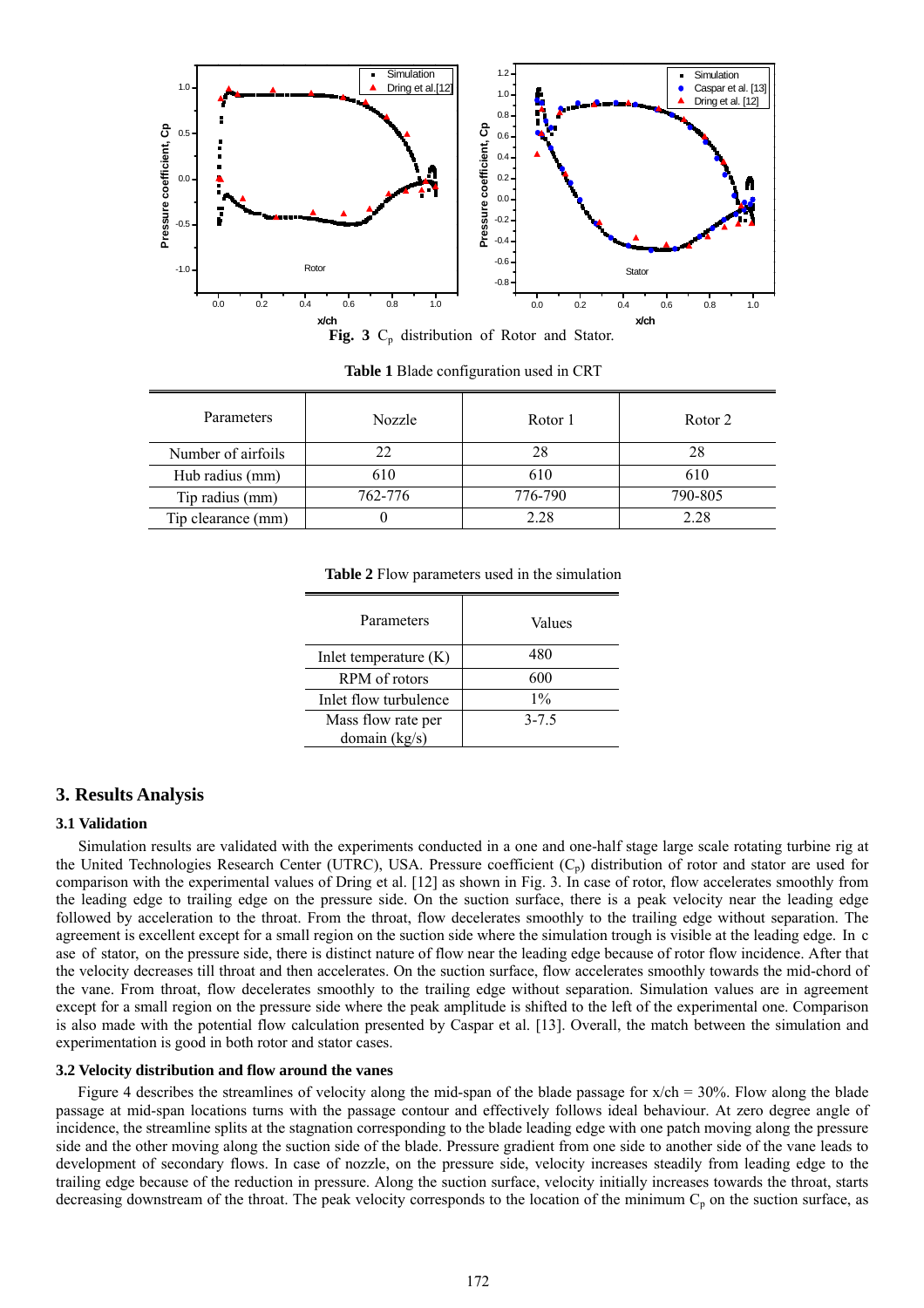the flow beyond this changes direction and follows the blade shape. In case of rotors, on the suction surface, velocity increases up to the throat and then decelerates towards the trailing edge. On the pressure surface, velocity decreases up to mid-chord and slowly increases towards end of the vane. Flow around Nozzle, Rotor 1 and Rotor 2 is clearly shown in the figure separately.

### **3.3 Static pressure, axial velocity and Mach number distributions**

Figure 5 shows the static pressure distribution along with velocity vectors at the mid-chord of Rotor 1 and Rotor 2 for  $x/ch$  = 70%. Leakage of flow through the tip gap and tip clearance vortex is seen along with the velocity vectors. It is also observed that there is low pressure zone at the entry to the tip gap and at the core of the tip clearance vortex. Same pattern is observed in case of Rotor 2 as well. Figure 6 shows contours of axial velocity coefficient (normalized by tip velocity) at the exit of Rotor 1 and Rotor 2 for  $x$ /ch = 10%. From hub to tip, velocity coefficient values changed considerably in both the rotors. Velocity levels are high near the trailing edge than near the end wall. It is seen that the flow behavior is similar at the exit of rotors. Figure 7 shows the distribution of Mach number from hub to tip for rotor blade rows in case of 30% spacing. At rotor inlet, the Mach numbers are high near the hub than the tip. Mach number values increased at the leading edge regions of the vanes near the tip and decreased near the hub along the span towards the exit of the CRT stage. These axial velocity and Mach number distributions indicate the three-dimensionality and complex nature of the flow in CRT.





**Fig. 5** Static pressure distribution with velocity vectors at the mid-chord of Rotor 1 and Rotor 2.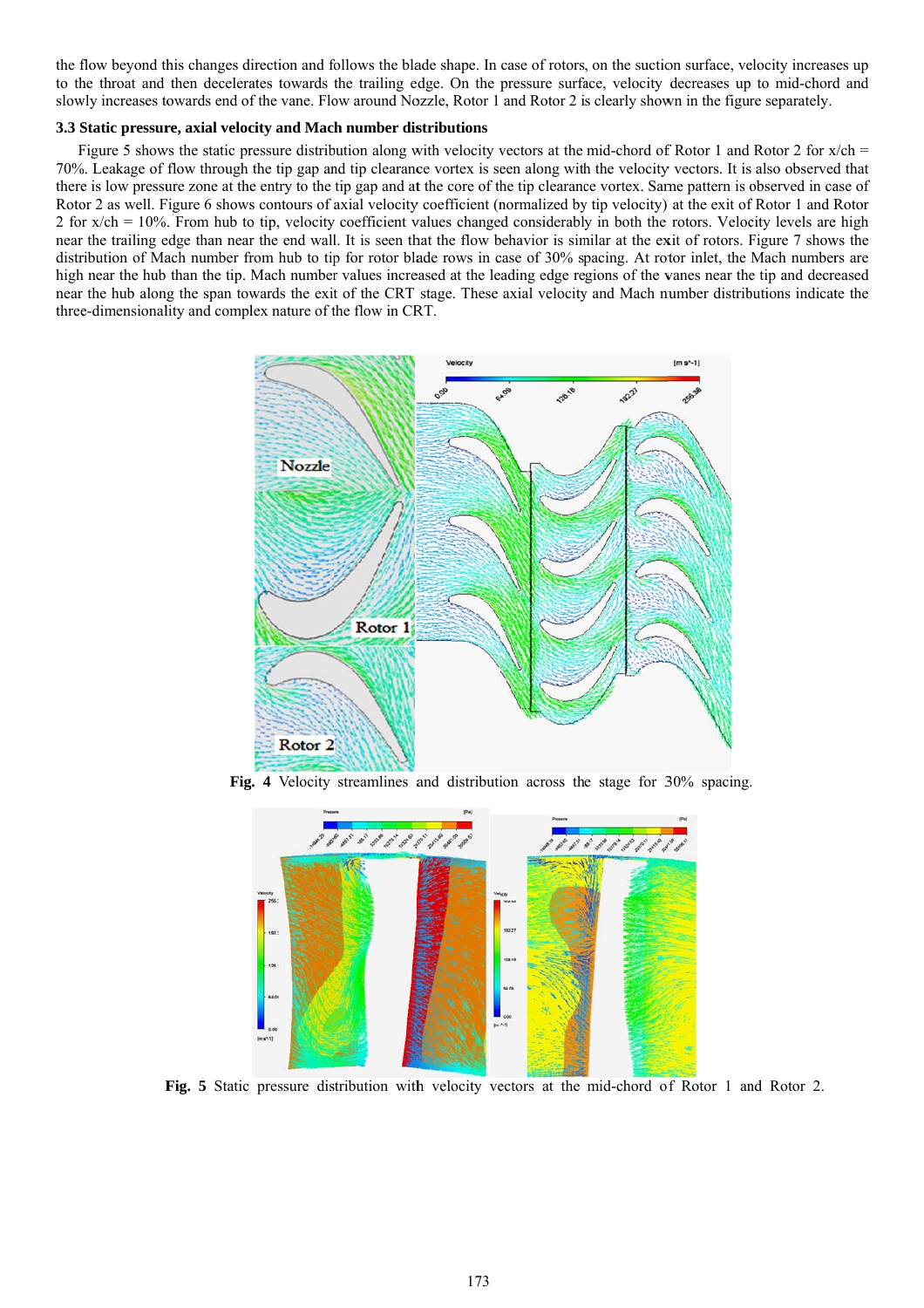

Fig. 6 Axial velocity coefficient at the exit of Rotor 1 and Rotor 2.



Fig. 8 Entropy at the exit of Rotor 1 with axial spacing.



Fig. 9 Total pressure variation with axial spacing and mass flow rate.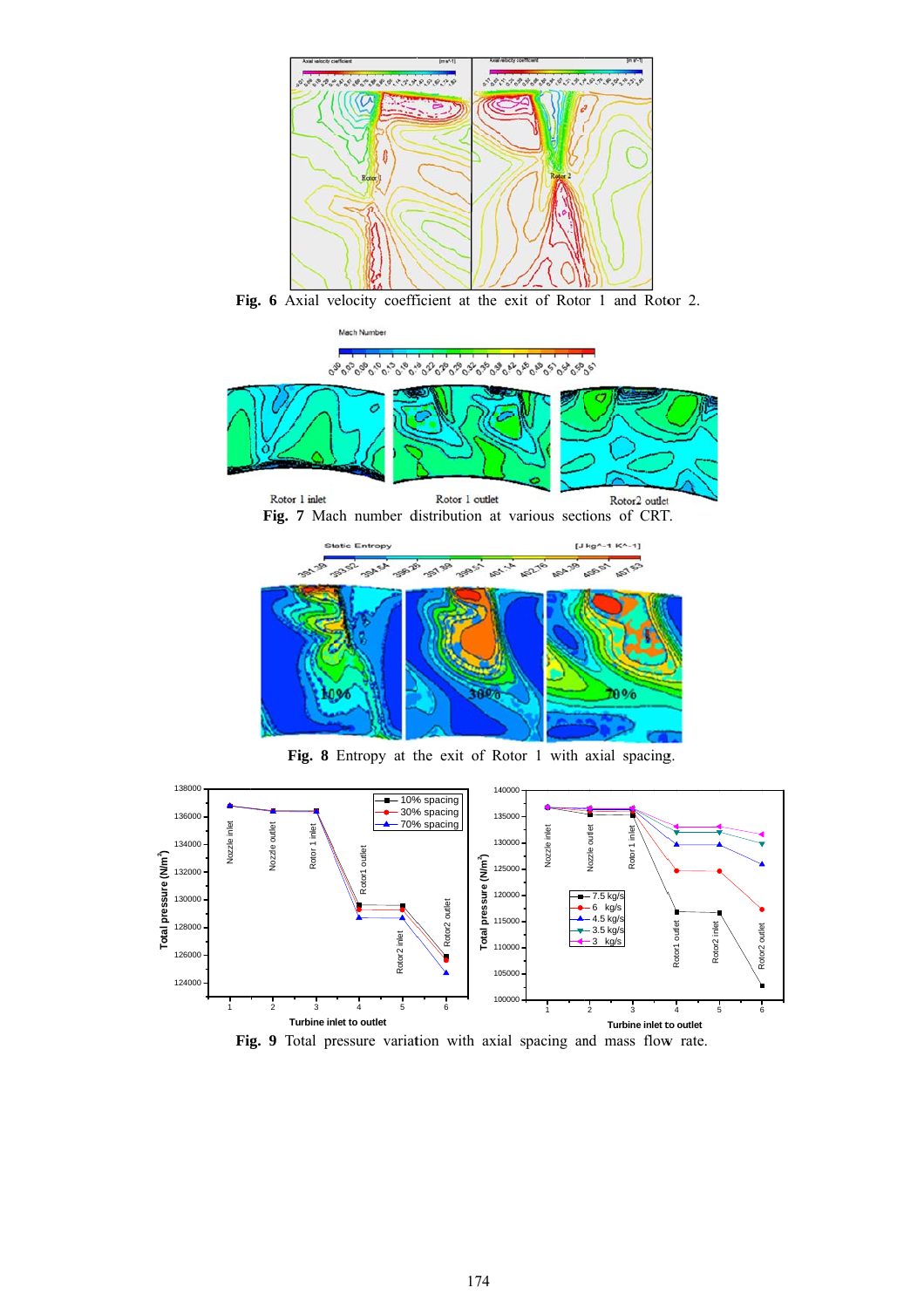

**Fig. 10** Efficiency of CRT with mass flow rate.



**Fig. 11** Comparison of Rotor 1 and Rotor 2 with CRT stage.



**Fig. 12** Torque from rotors with flow rate.

#### **3.4 Entropy and total pressure difference**

Entropy values enable us to identify losses as well as wake generation regions. Figure 8 shows the entropy distribution at the exit plane of Rotor 1. The entropy generation inside the rotor is due to the rotational effects and due to non-uniform inlet flow from the nozzle. At  $x/ch = 10\%$ , the entropy generation is less, but the strength of the wakes and vortices is more because of improper mixing at the interface. Interestingly, the loss core regions are more in case of lesser and higher spacing than the intermediate one (30%). The high loss region near the mid-passage is recognized in the form of wakes formed near rotor trailing edge. With respect to the spacing and mass flow rate, total pressure losses in the rotors vary significantly. Total pressure across the turbine stage with axial spacing and mass flow rate is shown in Fig. 9. Same outline of pressure variation is observed in all the spacing. But, the magnitude of difference in rotors varied. For the flow rate of 4.5 kg/s considered here, pressure change in Rotor 1 is increased as the spacing is increased. It is about 13% more when the spacing is changed from 10% to 70%. This is for the flow rate of 4.5 kg/s. In case of rotor 2, the total pressure difference increased the same way as in case of Rotor 1. It is about 7% more in case of the higher spacing compared with the lowest. Thus, spacing plays role in the amount of energy being converted by rotors in a turbine stage. With mass flow rate, the total pressure varied systematically, suggesting the deviation in the available energy for conversion in rotors. Pressure changes are more in case of higher flow rates.